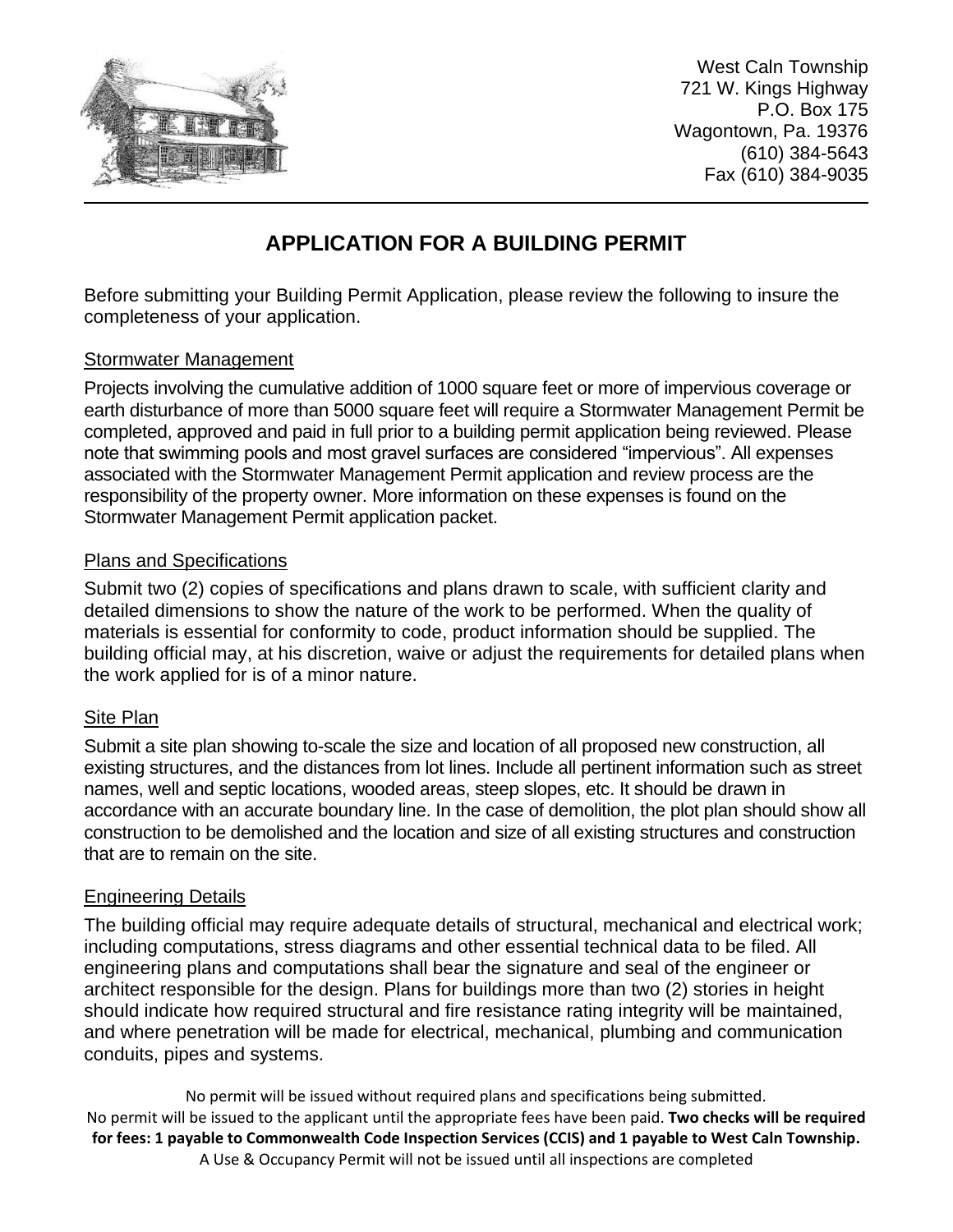## **APPLICATION FOR BUILDING PERMIT**

L

Applicable Codes: 2015 IBC/IRC, 2012 IBC Chapter 11, 2015 ICC A11 7.1

|                                                                                                                                                                                                                                           | Permit Number<br><u>Letter</u> <b>Andrew Contract Contract Contract Contract Contract Contract Contract Contract Contract Contract Contract Contract Contract Contract Contract Contract Contract Contract Contract Contract Contract </b> |                                                                                       |  |  |
|-------------------------------------------------------------------------------------------------------------------------------------------------------------------------------------------------------------------------------------------|--------------------------------------------------------------------------------------------------------------------------------------------------------------------------------------------------------------------------------------------|---------------------------------------------------------------------------------------|--|--|
|                                                                                                                                                                                                                                           |                                                                                                                                                                                                                                            |                                                                                       |  |  |
| <b>PERMIT APPLICATION DATE:</b>                                                                                                                                                                                                           |                                                                                                                                                                                                                                            |                                                                                       |  |  |
| <b>PROPERTY INFORMATION</b>                                                                                                                                                                                                               |                                                                                                                                                                                                                                            |                                                                                       |  |  |
|                                                                                                                                                                                                                                           |                                                                                                                                                                                                                                            |                                                                                       |  |  |
|                                                                                                                                                                                                                                           |                                                                                                                                                                                                                                            | Parcel No: <u>New York Note</u>                                                       |  |  |
| Total Lot Area: _______________________________ acres/sq. ft                                                                                                                                                                              |                                                                                                                                                                                                                                            | Zoning District: ________________                                                     |  |  |
| Indicate One: □ Single-Family Dwelling □ Duplex/Multi Family □ Building Lot<br>□ Commercial Property □ Other ___________________________                                                                                                  |                                                                                                                                                                                                                                            |                                                                                       |  |  |
| <b>BUILDING OWNER'S INFORMATION</b>                                                                                                                                                                                                       |                                                                                                                                                                                                                                            |                                                                                       |  |  |
|                                                                                                                                                                                                                                           |                                                                                                                                                                                                                                            |                                                                                       |  |  |
| Mailing Address: _________________________________City: ________________________ST: _____ Zip: __________                                                                                                                                 |                                                                                                                                                                                                                                            |                                                                                       |  |  |
| <b>IMPROVEMENT TYPE(S)</b>                                                                                                                                                                                                                |                                                                                                                                                                                                                                            |                                                                                       |  |  |
| □ Residential New Construction<br>$\Box$ Residential Addition<br>Residential Deck/Porch/Patio □ Residential Swimming Pool<br>□ Commercial Addition<br><b>Commercial New Construction</b><br>□ Mobile Home Relocation<br>□ New Mobile Home |                                                                                                                                                                                                                                            | □ Residential Alteration or Repair<br>Demolition<br>□ Commercial Alteration or Repair |  |  |
| Description of Work - Be specific<br>In addition, you must submit a plot plan and all applicable building and/or engineering plans.                                                                                                       |                                                                                                                                                                                                                                            |                                                                                       |  |  |
|                                                                                                                                                                                                                                           |                                                                                                                                                                                                                                            |                                                                                       |  |  |
| ESTIMATED COST OF CONSTRUCTION: \$                                                                                                                                                                                                        |                                                                                                                                                                                                                                            |                                                                                       |  |  |
|                                                                                                                                                                                                                                           |                                                                                                                                                                                                                                            |                                                                                       |  |  |
| 1/20/2022                                                                                                                                                                                                                                 |                                                                                                                                                                                                                                            |                                                                                       |  |  |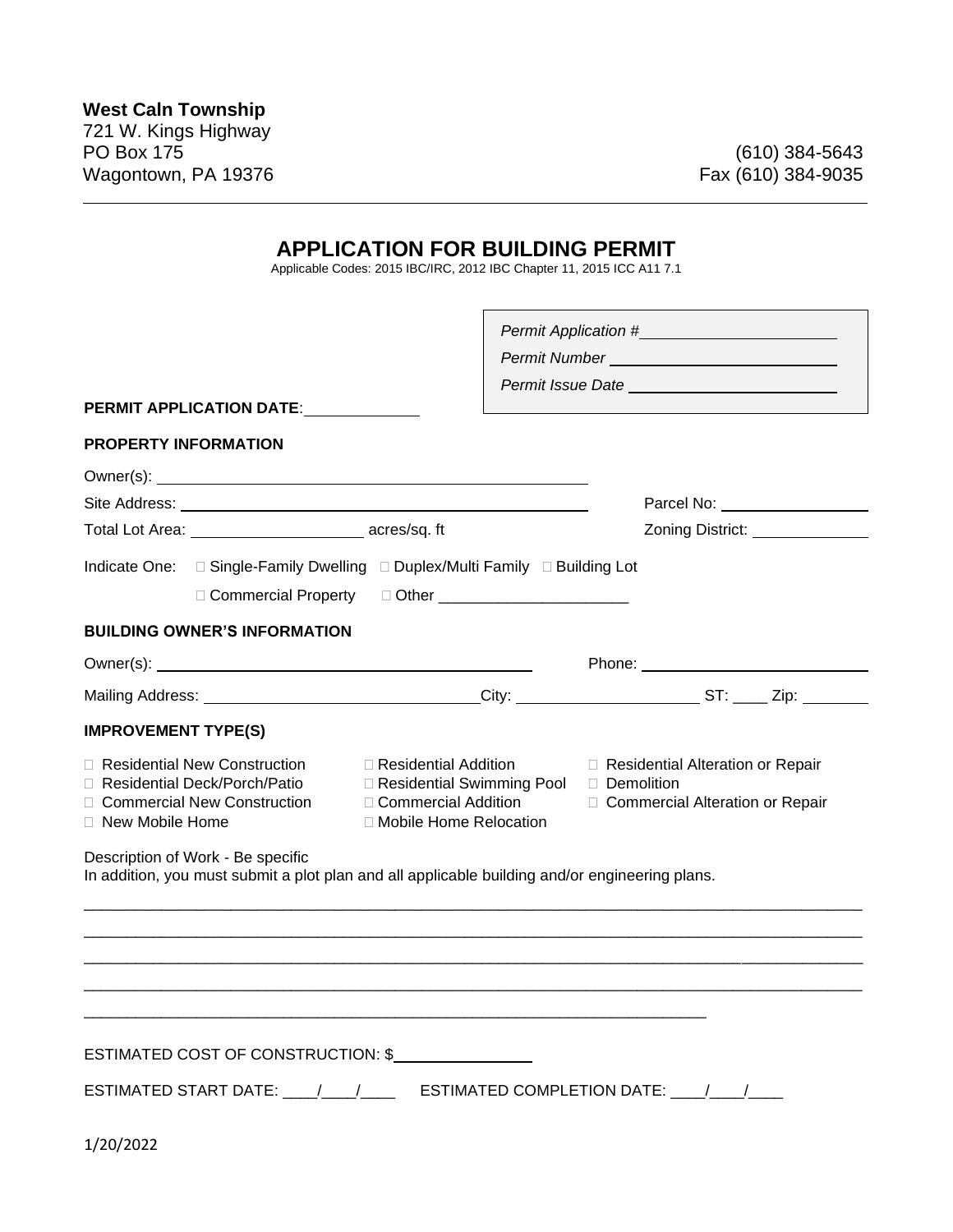### **CONTRACTOR INFORMATION**

Please list additional general contractor information on a separate sheet if needed.

| Mailing Address: _________________________________City: ________________________ST: _____ Zip: __________                                                                                                                          |                              |
|------------------------------------------------------------------------------------------------------------------------------------------------------------------------------------------------------------------------------------|------------------------------|
|                                                                                                                                                                                                                                    |                              |
| Person in Charge On-Site: <u>[1984]</u> Phone: Phone: 2006. [2016] Phone: 2016. [2016] Phone: 2016. [2016] Phone: 2016. [2016] Phone: 2016. [2016] Phone: 2016. [2016] Phone: 2016. [2016] Phone: 2016. [2016] Phone: 2016. [2016] |                              |
| Workman's Compensation Insurance Required Unless Exempt: □ Provided With Application □ On Record □ Exempt                                                                                                                          |                              |
| PA Home Improvement Contractor Registration Number: ____________________________                                                                                                                                                   |                              |
| <b>SUBCONTRACTOR INFORMATION</b>                                                                                                                                                                                                   |                              |
| Please list subcontractors for major trades. Use a separate sheet if needed.                                                                                                                                                       |                              |
|                                                                                                                                                                                                                                    | PA HIC: ____________________ |
|                                                                                                                                                                                                                                    |                              |
| Contractor:                                                                                                                                                                                                                        | PA HIC: <b>Example</b>       |

| Contractor: | PA HIU. |
|-------------|---------|
| Address:    | Phone:  |
| Contractor: | PA HIC: |
| Address:    | Phone:  |

#### **CERTIFICATION**

I certify that I am the owner of record or that I have been authorized by the owner of record to submit this application and that the work described has been authorized by the owner of record. I understand and assume responsibility for the establishment of official property lines for required setbacks prior to the start of construction, and agree to conform to all applicable local, state, and federal laws governing the execution of this project. I certify that the Code official or his representative shall have the authority to enter the areas in which this work is being performed, at any reasonable hour, to enforce the provisions of the Codes governing this project. I further certify that this information is true and correct to the best of my knowledge and belief. *Ref. 18 Pa. Cons. Stat. § 4903.* 

| Applicant Signature: |       | Date: |      |
|----------------------|-------|-------|------|
| Print Name:          |       |       |      |
| Address:             | City: | SТ    | Zin: |
| Phone:               |       |       |      |

**Applicant or Authorized Agent is responsible for contacting the Building Inspector for all required inspections. Contact information will be provided with the Building Permit.**

**Upon issuance of permit 2 checks will need submitted for appropriate fees: 1 payable to Commonwealth Code Inspection Services (CCIS) and 1 payable to West Caln Township**

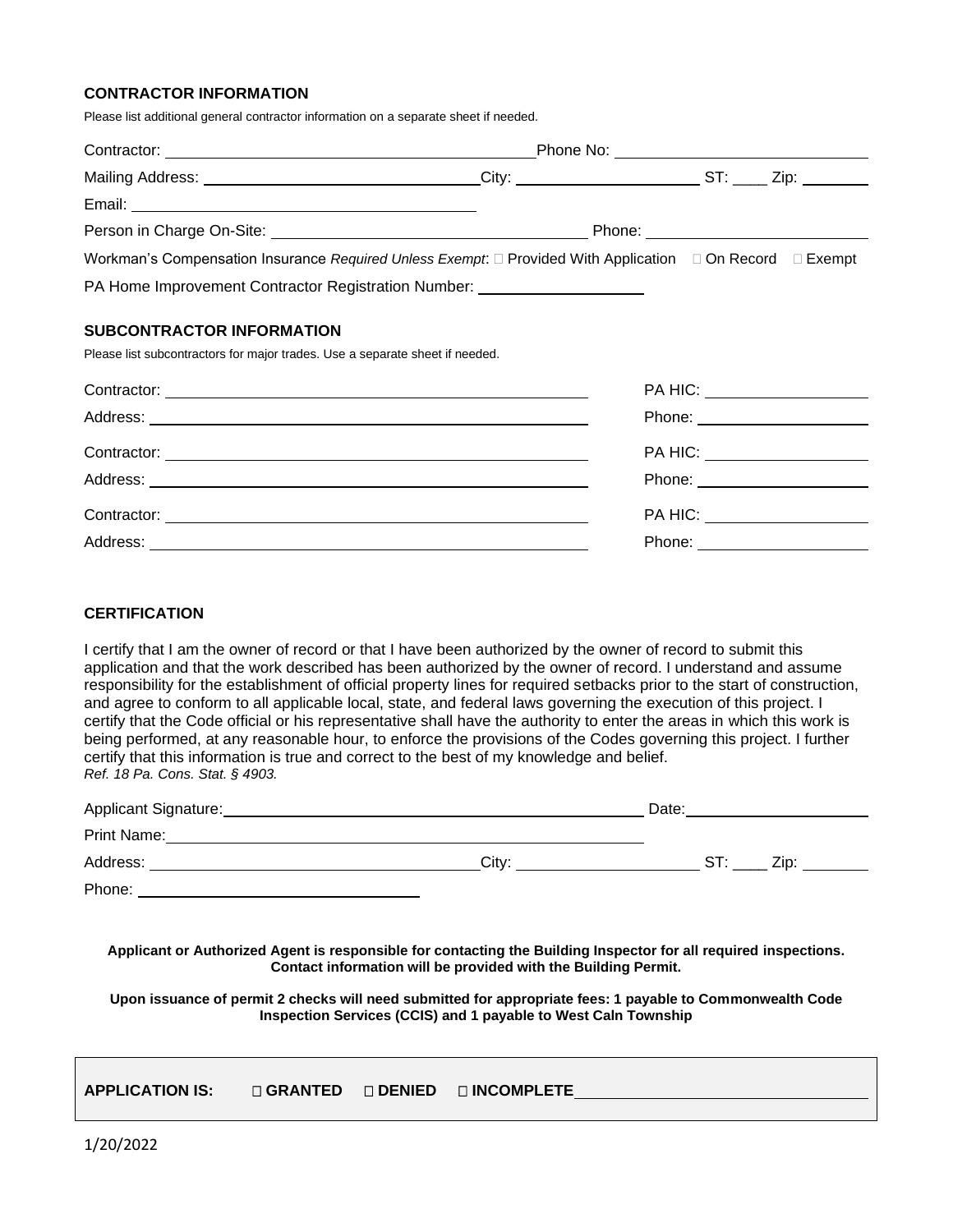# **ZONING PERMIT APPLICATION**

| Date:                          |                                                                                                                                                                                                                                |  |
|--------------------------------|--------------------------------------------------------------------------------------------------------------------------------------------------------------------------------------------------------------------------------|--|
| Name:                          | the control of the control of the control of the control of the control of the control of the control of the control of the control of the control of the control of the control of the control of the control of the control  |  |
| <b>Street Address:</b>         | <u> 1980 - Johann John Harry Harry Harry Harry Harry Harry Harry Harry Harry Harry Harry Harry Harry Harry Harry</u>                                                                                                           |  |
| <b>Mailing Address:</b>        |                                                                                                                                                                                                                                |  |
| (if different)                 | <u> 1989 - Johann Barn, mars ann an t-Amhainn an t-Amhainn an t-Amhainn an t-Amhainn an t-Amhainn an t-Amhainn an </u>                                                                                                         |  |
| Phone:                         |                                                                                                                                                                                                                                |  |
|                                |                                                                                                                                                                                                                                |  |
|                                | ,我们也不会有什么。""我们的人,我们也不会有什么?""我们的人,我们也不会有什么?""我们的人,我们也不会有什么?""我们的人,我们也不会有什么?""我们的人                                                                                                                                               |  |
|                                |                                                                                                                                                                                                                                |  |
| this application:              | The Impervious Coverage Worksheet and an accurate Plot Plan showing the following mustaccompany                                                                                                                                |  |
| Property lines with dimensions | Distance from proposed structure and property lines and/or abutting streets All buildings,<br>wells, and septic systems currently on the property<br>All streets and driveways on and bordering the property                   |  |
|                                | ALL New Impervious Coverage of over 1000 square feet is subject to the Stormwater ManagementOrdinance. A<br>Zoning Permit will not be issued until all Stormwater requirements have been met.                                  |  |
|                                | Applicant Signature: Management of the Contract of the Contract of the Contract of the Contract of the Contract of the Contract of the Contract of the Contract of the Contract of the Contract of the Contract of the Contrac |  |
|                                | Zoning Approval: 2008                                                                                                                                                                                                          |  |
| Permit Fee Paid:<br><u> </u>   |                                                                                                                                                                                                                                |  |

1/20/2022